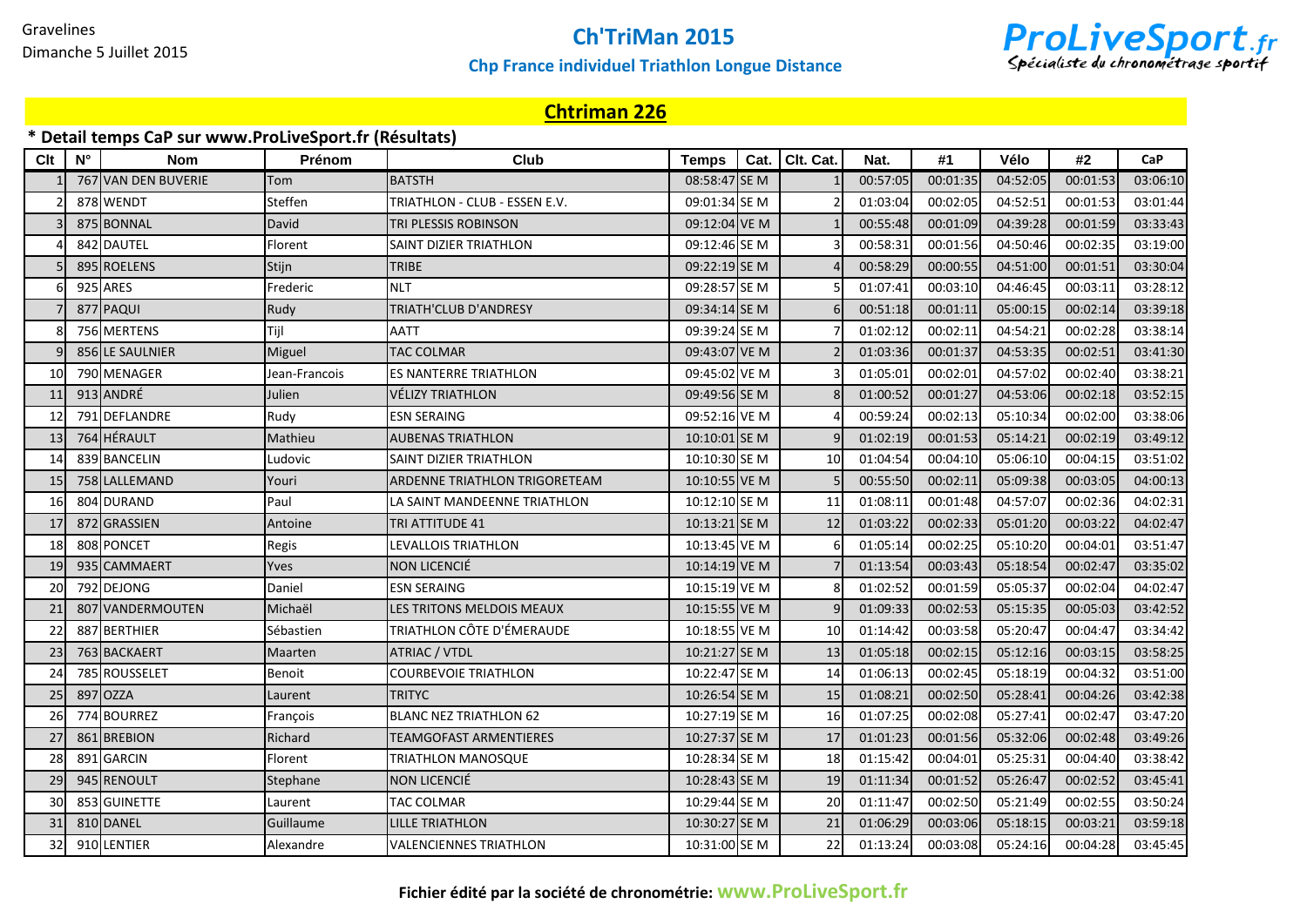

## **Chp France individuel Triathlon Longue Distance**

| 33 | 831 JOUTEL     | François       | <b>ROUEN TRIATHLON</b>                    | 10:32:10 VE M |       | 11 | 01:01:12 | 00:00:51 | 05:16:15 | 00:03:57 | 04:09:56 |
|----|----------------|----------------|-------------------------------------------|---------------|-------|----|----------|----------|----------|----------|----------|
| 34 | 825 VANCUTSEM  | Tom            | <b>PATRIJOT</b>                           | 10:32:44 VE M |       | 12 | 01:20:38 | 00:02:10 | 05:23:31 | 00:02:51 | 03:43:35 |
| 35 | 956 MARTINIE   | Laurent        | NON LICENCIÉ                              | 10:36:01 VE M |       | 13 | 01:09:21 | 00:03:28 | 05:24:32 | 00:06:48 | 03:51:55 |
| 36 | 901 PICRIT     | Marc           | URBAN TRI TEAM                            | 10:41:02      | SE M  | 23 | 01:11:01 | 00:04:31 | 05:26:46 | 00:06:54 | 03:51:51 |
| 37 | 802 BEULLARD   | Eddy           | <b>J3 SPORTS AMILLY SECTION TRIATHLON</b> | 10:41:56 SE M |       | 24 | 01:21:15 | 00:02:40 | 05:37:34 | 00:03:08 | 03:37:21 |
| 38 | 930 FACQ       | Gregory        | NON LICENCIÉ                              | 10:43:52 SE M |       | 25 | 01:21:11 | 00:06:33 | 05:23:42 | 00:08:18 | 03:44:11 |
| 39 | 824 DEMAN      | Peter          | <b>PATRIJOT</b>                           | 10:46:49 VE M |       | 14 | 01:12:00 | 00:02:37 | 05:15:02 | 00:02:53 | 04:14:19 |
| 40 | 874 GRUEL      | Wilfrid        | TRI ATTITUDE 41                           | 10:50:07 VE M |       | 15 | 00:51:01 | 00:02:33 | 05:35:24 | 00:06:05 | 04:15:06 |
| 41 | 928 LAJOUX     | Morgan         | NON LICENCIÉ                              | 10:55:53 SE M |       | 26 | 01:14:49 | 00:03:00 | 05:43:16 | 00:06:32 | 03:48:18 |
| 42 | 870 GOUJON     | Xavier         | TOBESPORT                                 | 10:55:59 VE M |       | 16 | 01:26:21 | 00:02:28 | 05:29:57 | 00:02:41 | 03:54:34 |
| 43 | 959 LEGER      | Guillaume      | NON LICENCIÉ                              | 10:57:57 SE M |       | 27 | 01:10:40 | 00:03:09 | 05:32:37 | 00:04:46 | 04:06:47 |
| 44 | 787 HUISMAN    | Leon           | DTC HEERHUGOWAARD                         | 10:58:11 VE M |       | 17 | 01:14:20 | 00:02:09 | 05:29:56 | 00:04:46 | 04:07:02 |
| 45 | 782 CRETEUR    | Pierric        | <b>CLUB DES NAGEURS DE PARIS</b>          | 10:59:29 SE M |       | 28 | 01:09:56 | 00:05:14 | 05:46:23 | 00:05:33 | 03:52:25 |
| 46 | 799 DELINEAU   | Emmanuel       | <b>HAC TRIATHLON</b>                      | 11:04:39 VE M |       | 18 | 01:14:49 | 05:46:07 | 00:00:00 | 00:56:55 | 03:09:44 |
| 47 | 752 PETEUIL    | <b>Bruno</b>   | SAINT DIZIER TRIATHLON                    | 11:05:40 VE M |       | 19 | 01:16:05 | 00:02:25 | 05:45:27 | 00:02:35 | 03:59:10 |
| 48 | 898 DE RYNCK   | <b>Bruno</b>   | TTI                                       | 11:06:17 SE M |       | 29 | 01:09:01 | 00:12:32 | 05:15:30 | 00:02:53 | 04:26:23 |
| 49 | 829 KERGARAVAT | Pierrick       | <b>REQUINS COURONNAIS TRIATHLON</b>       | 11:07:42 SE M |       | 30 | 01:19:18 | 00:04:26 | 05:35:01 | 00:04:02 | 04:04:57 |
| 50 | 941 GIRARD     | Guillaume      | <b>NON LICENCIÉ</b>                       | 11:08:51      | IVE M | 20 | 01:07:20 | 00:03:19 | 05:42:06 | 00:04:57 | 04:11:12 |
| 51 | 813 MILLOT     | Olivier        | <b>LILLE TRIATHLON</b>                    | 11:09:09 SE M |       | 31 | 01:05:51 | 00:03:04 | 05:47:42 | 00:04:40 | 04:07:53 |
| 52 | 902 LAMEAU     | Eric           | US PALAISEAU TRIATHLON                    | 11:09:35 VE M |       | 21 | 01:24:11 | 00:03:34 | 05:32:40 | 00:02:40 | 04:06:32 |
| 53 | 841 BERRING    | Franck         | SAINT DIZIER TRIATHLON                    | 11:11:25 VE M |       | 22 | 01:27:14 | 00:02:27 | 05:27:59 | 00:03:44 | 04:10:04 |
| 54 | 858 SALBER     | <b>Nicolas</b> | TAC COLMAR                                | 11:11:27 VE M |       | 23 | 01:16:01 | 00:02:59 | 05:41:01 | 00:05:27 | 04:06:01 |
| 55 | 926 PIGEON     | Olivier        | NON LICENCIÉ                              | 11:12:52 SE M |       | 32 | 01:08:55 | 00:02:26 | 05:54:57 | 00:03:27 | 04:03:10 |
| 56 | 905 AVENEL     | <b>Boris</b>   | US PALAISEAU TRIATHLON                    | 11:14:43 VE M |       | 24 | 01:16:22 | 00:02:24 | 05:41:46 | 00:02:38 | 04:11:35 |
| 57 | 863 THOMAS     | Jean-François  | <b>TITAN NIVELLES</b>                     | 11:15:49 SE M |       | 33 | 01:11:11 | 00:02:36 | 05:23:33 | 00:03:58 | 04:34:32 |
| 58 | 936 DESCAMPS   | Luc            | NON LICENCIÉ                              | 11:16:01 VE M |       | 25 | 01:18:44 | 00:04:02 | 05:43:33 | 00:05:22 | 04:04:22 |
| 59 | 775 VACHER     | David          | <b>BOURGES TRIATHLON</b>                  | 11:18:12 SE M |       | 34 | 01:05:22 | 00:03:13 | 05:44:15 | 00:06:11 | 04:19:14 |
| 60 | 937 FOSSAERT   | Florian        | NON LICENCIÉ                              | 11:18:36 SE M |       | 35 | 01:14:41 | 00:05:33 | 05:57:28 | 00:04:52 | 03:56:04 |
| 61 | 833 HOAREAU    | Vivian         | RSC CHAMPIGNY TRIATHLON                   | 11:18:55 VE M |       | 26 | 01:06:45 | 00:03:17 | 05:22:34 | 00:04:11 | 04:42:10 |
| 62 | 921 CAROUGE    | Didier         | <b>NON LICENCIÉ</b>                       | 11:18:59 VE M |       | 27 | 01:08:27 | 00:05:55 | 05:49:08 | 00:06:57 | 04:08:35 |
| 63 | 822 CAILLE     | Jean-Robert    | <b>ORLEANS TRIATHLON CLUB 45</b>          | 11:19:15 VE M |       | 28 | 01:10:50 | 00:06:30 | 05:54:33 | 00:06:45 | 04:00:39 |
| 64 | 794 MAILLY     | William        | <b>ESMGO TRIATHLON</b>                    | 11:20:27 SE M |       | 36 | 01:05:52 | 00:04:07 | 05:52:07 | 00:05:11 | 04:13:12 |
| 65 | 954 DEBACK     | <b>Bruno</b>   | NON LICENCIÉ                              | 11:21:02 SE M |       | 37 | 01:01:46 | 00:04:13 | 05:41:19 | 01:08:07 | 03:25:38 |
| 66 | 938 BENET      | Gregoire       | NON LICENCIÉ                              | 11:22:29 SE M |       | 38 | 01:16:51 | 00:03:34 | 05:55:13 | 00:07:06 | 03:59:47 |
| 67 | 844 VEBER      | Bernard        | SAINT DIZIER TRIATHLON                    | 11:22:39 VE M |       | 29 | 01:16:01 | 00:06:20 | 05:30:41 | 00:07:00 | 04:22:38 |
| 68 | 780 SALES      | <b>Nicolas</b> | <b>CHESSY TRIAHTLON VAL D'EUROPE</b>      | 11:22:42 SE M |       | 39 | 01:04:32 | 00:01:06 | 05:32:14 | 00:05:18 | 04:39:34 |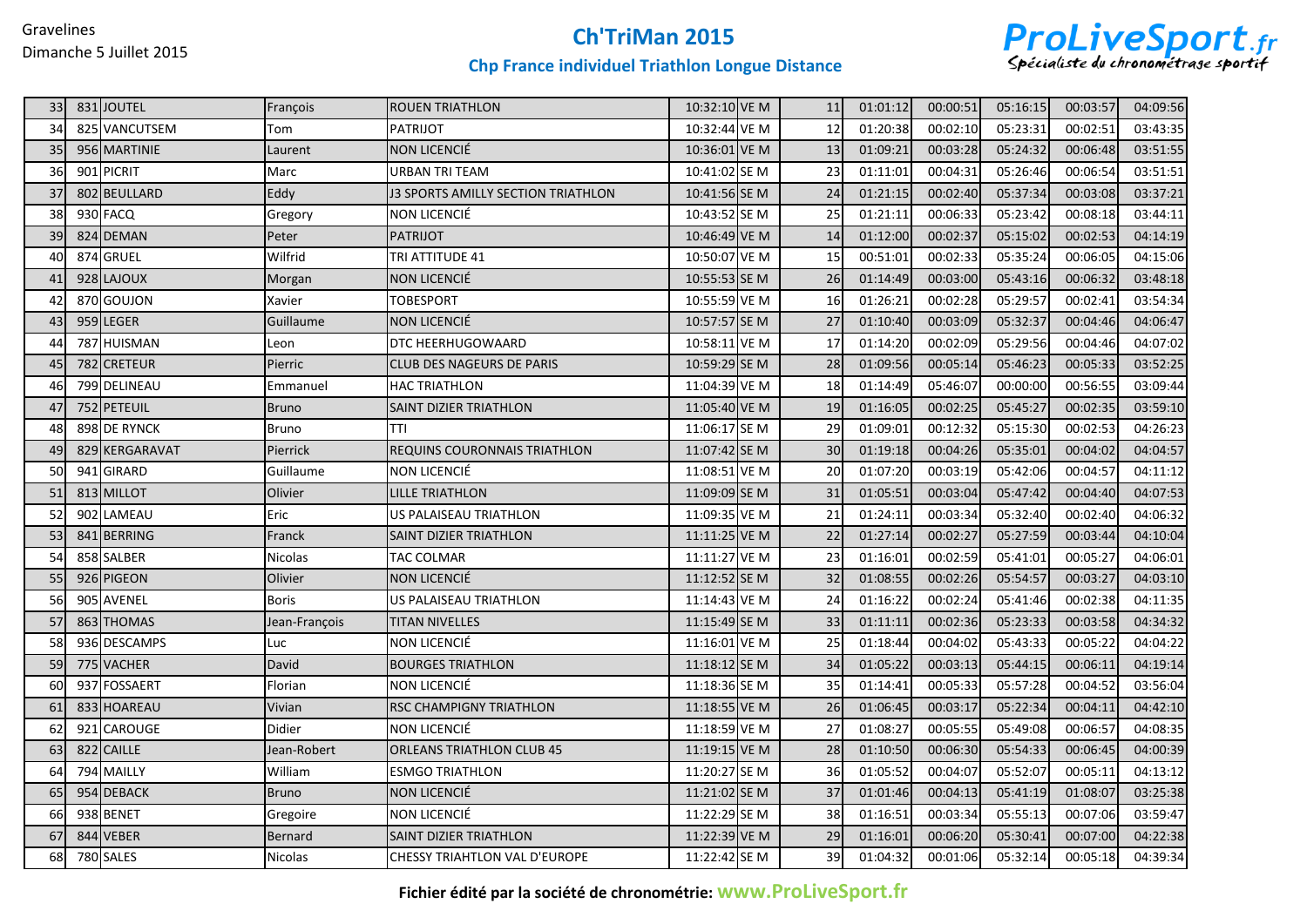

### **Chp France individuel Triathlon Longue Distance**

| 69              | 908 FORTEAUX    | Michel        | <b>USA TRIATHLON</b>                 | 11:22:58 VE M | 30 <sup>l</sup> | 01:08:31 | 00:04:46           | 05:47:35 | 00:08:24 | 04:13:44 |
|-----------------|-----------------|---------------|--------------------------------------|---------------|-----------------|----------|--------------------|----------|----------|----------|
| <b>70</b>       | 876 PAQUI       | Pascal        | TRIATH'CLUB D'ANDRÉSY                | 11:23:59 VE M | 31              | 00:58:41 | 00:01:45           | 05:22:43 | 00:02:14 | 04:58:38 |
| 71              | 900 DE BACKER   | Christophe    | <b>URBAN TRI SPORT</b>               | 11:24:15 VE M | 32              | 01:08:24 | 00:03:23           | 05:30:59 | 00:06:11 | 04:35:19 |
| 72              | 845 PELLE       | Mickael       | <b>SAINT LO TRIATHLON</b>            | 11:25:24 VE M | 33              | 01:12:56 | 00:03:49           | 05:42:03 | 00:03:54 | 04:22:44 |
| 73              | 889 BRISTOT     | Pascal        | TRIATHLON GRAND VILLERUPT 54         | 11:25:46 SE M | 40              | 01:36:00 | 00:03:42           | 05:43:06 | 00:05:34 | 03:57:26 |
| 74              | 873 DROUIN      | David         | TRI ATTITUDE 41                      | 11:26:33 VE M | 34              | 01:20:45 | 00:03:17           | 05:50:27 | 00:02:24 | 04:09:42 |
| 75              | 803 GASCON      | Jimmy         | JS ALLONNES SECTION TRIATHLON        | 11:27:05 SE M | 41              | 01:02:11 | 00:09:25           | 05:50:55 | 00:09:42 | 04:14:54 |
| 76              | 860 MOISSON     | Jean-Francois | <b>TEAM TRIATHLON MAUBEUGE</b>       | 11:27:58 VE M | 35              | 01:26:40 | 00:03:29           | 05:51:45 | 00:03:54 | 04:02:12 |
| 77              | 814 BELLET      | Jean-Francois | LYS CALAIS TRIATHLON                 | 11:29:06 VE M | 36              | 01:15:58 | 00:01:53           | 05:45:24 | 00:02:05 | 04:23:47 |
| 78              | 869 MALLARD     | Dominique     | <b>TOBESPORT</b>                     | 11:31:34 VE M | 37              | 01:11:55 | 00:03:53           | 05:46:15 | 00:06:45 | 04:22:47 |
| 79              | 886 LEGEAY      | Frédérick     | <b>TRIATHLON CLUB TORCY</b>          | 11:32:46 VE M | 38              | 01:24:22 | 00:04:24           | 05:20:43 | 00:04:11 | 04:39:07 |
| 80              | 919 BUYTAERT    | Filip         | <b>WTT ST NIKLASS</b>                | 11:33:30 VE M | 39              | 01:06:39 | 00:02:40           | 05:41:41 | 00:03:55 | 04:38:37 |
| 81              | 906 INCARBONE   | Luca          | <b>US PALAISEAU TRIATHLON</b>        | 11:33:47 SE M | 42              | 01:18:12 | 00:02:32           | 05:51:12 | 00:03:18 | 04:18:35 |
| 82              | 760 DELPORTE    | Anthony       | <b>ASC MEL</b>                       | 11:33:47 SE M | 43              | 01:09:24 | 00:03:38           | 05:39:08 | 00:06:12 | 04:35:27 |
| 83              | 862 DE LEEUW    | Christophe    | <b>TITAN NIVELLES</b>                | 11:34:13 SE M | 44              | 01:16:30 | 00:03:17           | 05:55:36 | 00:03:29 | 04:15:23 |
| 84              | 798 BARTH       | Franck        | <b>HAC TRIATHLON</b>                 | 11:34:43 VE M | 40              | 01:15:39 | 00:01:58           | 05:46:23 | 00:05:59 | 04:24:46 |
| 85              | 784 QUESTERBERT | Emmanuel      | <b>CLUB YERROIS DE TRIATHLON 91</b>  | 11:34:57 VE M | 41              | 01:13:20 | 00:03:14           | 05:42:01 | 00:06:28 | 04:29:56 |
| 86              | 783 PARESYS     | Tony          | <b>CLUB LÉO LAGRANGE ARMENTIERES</b> | 11:35:05 SE M | 45              |          | 07:12:50 -00:00:05 | 00:00:00 | 00:00:00 | 04:19:23 |
| 87              | 944 VRINS       | Luc           | <b>NON LICENCIÉ</b>                  | 11:35:25 VE M | 42              | 01:23:47 | 00:03:41           | 05:40:25 | 00:04:38 | 04:22:56 |
| 88              | 786 FONTEYNE    | Franck        | <b>CYT</b>                           | 11:37:37 VE M | 43              | 01:14:22 | 00:04:27           | 05:51:44 | 00:07:50 | 04:19:16 |
| 89              | 828 DANQUERQUE  | Gregory       | <b>RC ARRAS TRIATHLON</b>            | 11:37:37 VE M | 44              | 01:21:44 | 00:04:08           | 05:42:51 | 00:07:05 | 04:21:52 |
| 90              | 830 AUBRY       | Romuald       | RONCHIN ATHLETIC CLUB                | 11:38:21 VE M | 45              | 01:05:07 | 00:02:15           | 06:09:18 | 00:02:44 | 04:18:59 |
| 91              | 899 FERT        | Pascal        | <b>U.S METRO TRIATHLON</b>           | 11:39:00 SE M | 46              | 01:15:17 | 00:04:50           | 05:55:23 | 00:07:31 | 04:16:02 |
| 92              | 890 BOUCHERY    | Rémi          | TRIATHLON LITTORAL 59                | 11:40:06 VE M | 46              | 01:26:50 | 00:02:41           | 05:58:41 | 00:02:03 | 04:09:53 |
| 93              | 909 CHAKER      | Lasser        | <b>USA TRIATHLON</b>                 | 11:41:40 VE M | 47              | 01:24:47 | 00:04:37           | 06:08:03 | 00:04:21 | 03:59:54 |
| 94              | 817 VANHOUCKE   | Jeffrey       | <b>NO LIMIT TEAM</b>                 | 11:42:47 SE M | 47              | 01:13:04 | 00:03:34           | 06:00:21 | 00:04:14 | 04:21:36 |
| 95              | 847 FRISON      | Anthony       | <b>SALON TRIATHLON</b>               | 11:43:05 VE M | 48              | 01:18:00 | 00:02:15           | 05:46:27 | 00:02:28 | 04:33:56 |
| 96              | 769 RAHOUI      | <b>Brahim</b> | <b>BEAUMONT TRIATHLON</b>            | 11:45:58 VE M | 49              | 01:11:13 | 00:03:47           | 05:37:17 | 00:05:00 | 04:48:42 |
| 97              | 932 FAURE       | Sébastien     | <b>NON LICENCIÉ</b>                  | 11:48:33 SE M | 48              | 01:06:25 | 00:05:55           | 06:06:14 | 00:04:35 | 04:25:26 |
| 98              | 882 NOYELLE     | Merri         | TRIATHLON CLUB DOUAI                 | 11:48:41 VE M | 50              | 01:11:08 | 00:04:02           | 06:00:11 | 00:04:18 | 04:29:04 |
| 99              | 883 BOZZO       | Yannick       | TRIATHLON CLUB JOUE LES TOURS        | 11:48:48 SE M | 49              | 01:16:30 | 00:05:02           | 05:50:45 | 00:08:33 | 04:28:01 |
| 100             | 759 BOIS        | Fabien        | <b>ASAV TRIATHLON</b>                | 11:49:08 VE M | 51              | 01:02:54 | 00:02:18           | 05:42:08 | 00:05:22 | 04:56:28 |
| 101             | 797 SEIGNEUR    | Fabien        | <b>FREE IRON TEAM</b>                | 11:49:36 VE M | 52              | 01:11:09 | 00:05:21           | 05:47:07 | 00:10:14 | 04:35:48 |
| 102             | 855 CHARDIGNY   | Eric          | <b>TAC COLMAR</b>                    | 11:50:46 VE M | 53              | 01:12:11 | 00:03:33           | 06:18:27 | 00:06:22 | 04:10:15 |
| 10 <sub>3</sub> | 931 BENAUT      | Thierry       |                                      | 11:53:08 VE M | 54              | 01:24:07 | 00:06:39           | 06:06:08 | 00:04:39 | 04:11:37 |
| 104             | 805 LAURENCE    | Olivier       | LE CLUB TRIATHLON                    | 11:53:14 SE M | 50              | 01:04:46 | 00:03:04           | 05:52:44 | 00:04:10 | 04:48:32 |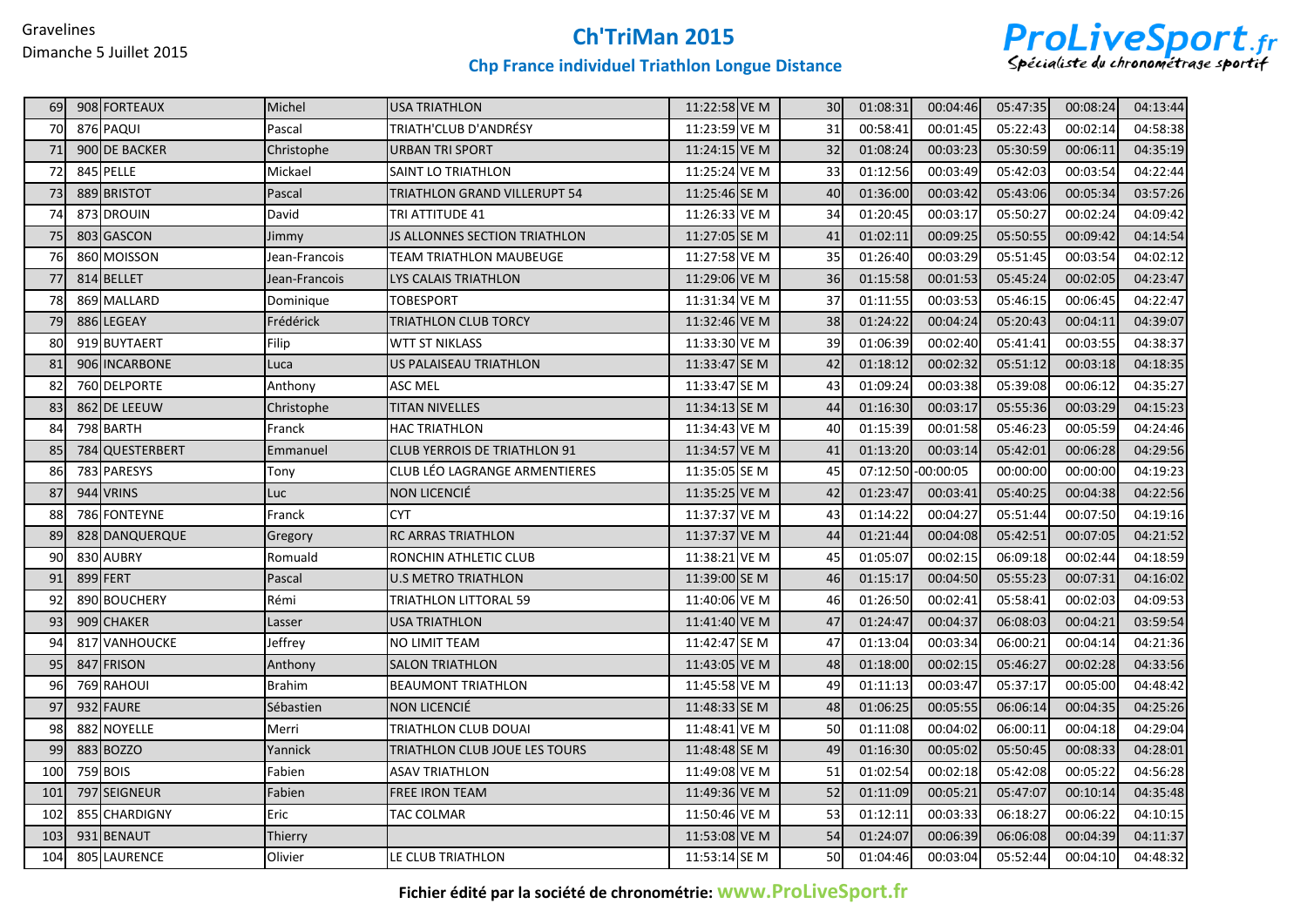

## **Chp France individuel Triathlon Longue Distance**

| 105             | 942 GROSSE      | Anne          | <b>NON LICENCIÉ</b>              | 11:54:51 SE F |    | 01:24:47 | 00:05:22 | 06:22:00 | 00:05:09 | 03:57:35 |
|-----------------|-----------------|---------------|----------------------------------|---------------|----|----------|----------|----------|----------|----------|
| 106             | 960 MIELOCH     | Yohann        | NON LICENCIÉ                     | 11:56:24 VE M | 55 | 01:02:41 | 00:04:14 | 06:11:55 | 00:04:17 | 04:33:20 |
| 107             | 846 SIMIAND     | Regis         | SAINT LO TRIATHLON               | 11:57:02 VE M | 56 | 01:10:15 | 00:04:20 | 06:11:01 | 00:05:20 | 04:26:09 |
| 108             | 929 PICH        | Jonathan      | NON LICENCIÉ                     | 11:57:23 SE M | 51 | 01:12:00 | 00:06:22 | 06:03:52 | 00:05:21 | 04:29:51 |
| 109             | 796 DA CRUZ     | Durval        | <b>FREE IRON TEAM</b>            | 11:58:02 VE M | 57 | 01:09:41 | 00:04:03 | 06:36:26 | 00:04:15 | 04:03:39 |
| 110             | 776 GALUDEC     | Erwan         | <b>BROCELIANDE TRIATHLON</b>     | 11:58:59 VE M | 58 | 01:11:05 | 00:05:02 | 05:47:35 | 00:03:25 | 04:51:55 |
| 111             | 958 VERZEGNASSI | Thierry       | NON LICENCIÉ                     | 11:59:17 SE M | 52 | 01:28:38 | 00:07:01 | 06:20:35 | 00:06:57 | 03:56:09 |
| 112             | 916 HURLIN      | Denis         | <b>VO2 TRIATHLON</b>             | 11:59:20 VE M | 59 | 01:10:46 | 00:05:19 | 06:06:18 | 00:09:49 | 04:27:10 |
| 113             | 840 RICHALET    | Emmanuel      | <b>SAINT DIZIER TRIATHLON</b>    | 12:01:12 VE M | 60 | 01:37:04 | 00:07:35 | 05:54:25 | 00:03:46 | 04:18:24 |
| 114             | 879 LELEUX      | Eddy          | TRIATHLON CLUB DE LIÈVIN         | 12:01:30 VE M | 61 | 01:14:30 | 00:03:24 | 05:45:50 | 00:10:21 | 04:47:26 |
| 115             | 779 MORCHAIN    | Christophe    | CAMBRAI TRIATHLON                | 12:03:12 SE M | 53 | 01:15:49 | 00:04:45 | 05:39:32 | 00:08:28 | 04:54:39 |
| 116             | 857 GSTALDER    | Eric          | TAC COLMAR                       | 12:03:24 VE M | 62 | 01:20:19 | 00:04:22 | 05:50:50 | 00:09:16 | 04:38:38 |
| 117             | 962 HANON       | Claude        | NON LICENCIÉ                     | 12:03:45 VE M | 63 | 01:22:00 | 00:06:19 | 06:02:22 | 00:05:10 | 04:27:57 |
| 118             | 761 NOE         | Emmanuel      | ASTRE CREILLOIS TRIATHLON        | 12:03:46 SE M | 54 | 01:16:21 | 00:05:13 | 05:51:07 | 00:04:59 | 04:46:08 |
| 119             | 795 VILLAIN     | Arnaud        | <b>ESMGO TRIATHLON</b>           | 12:06:29 SE M | 55 | 01:05:08 | 00:05:53 | 05:50:26 | 00:07:25 | 04:57:39 |
| 12 <sub>C</sub> | 907 ROULON      | Christophe    | USA TRIATHLON                    | 12:06:52 SE M | 56 | 01:11:26 | 00:02:40 | 05:51:58 | 00:04:44 | 04:56:07 |
| 121             | 933 PRIEZ       | Dominique     | NON LICENCIÉ                     | 12:07:54 VE M | 64 | 01:19:12 | 00:08:14 | 05:52:09 | 00:05:51 | 04:42:30 |
| 12 <sub>2</sub> | 917 BABIN       | Alex          | VSF TRIATHLON                    | 12:08:24 VE M | 65 | 01:11:32 | 00:05:15 | 06:00:15 | 00:04:26 | 04:46:58 |
| 123             | 826 TERRIEN     | Eric          | PAYS D'ANCENIS CLUB TRIATHLON    | 12:09:25 VE M | 66 | 01:29:48 | 00:05:47 | 06:11:06 | 00:03:07 | 04:19:39 |
| 124             | 946 VILLET      | Gaël          | NON LICENCIÉ                     | 12:10:02 SE M | 57 | 01:18:09 | 05:58:55 | 00:00:00 | 01:06:50 | 03:51:23 |
| 125             | 838 GIRARDI     | <b>Bruno</b>  | <b>SAINT DIZIER TRIATHLON</b>    | 12:11:31 VE M | 67 | 01:16:23 | 00:02:21 | 05:34:25 | 00:03:53 | 05:14:31 |
| 126             | 939 DUFFOURG    | Yannick       | <b>NON LICENCIÉ</b>              | 12:19:08 VE M | 68 | 01:16:05 | 00:05:54 | 06:15:57 | 00:05:43 | 04:35:30 |
| 127             | 912 VANDEWIELE  | Alexandre     | <b>VATRI</b>                     | 12:20:24 SE M | 58 | 01:09:09 | 00:04:49 | 06:09:08 | 00:03:38 | 04:53:41 |
| 128             | 827 SPRUMONT    | Francois      | <b>POWERMAXX</b>                 | 12:21:09 SE M | 59 | 01:30:32 | 00:02:35 | 05:55:16 | 00:04:33 | 04:48:15 |
| 129             | 821 LELANDAIS   | <b>Benoit</b> | <b>ORLEANS TRIATHLON CLUB 45</b> | 12:21:38 VE M | 69 | 01:24:17 | 00:04:38 | 06:02:42 | 00:05:51 | 04:44:12 |
| 130             | 884 LEROY       | Richard       | TRIATHLON CLUB MONTREUIL SUR MER | 12:21:47 SE M | 60 | 01:32:53 | 00:05:15 | 05:54:12 | 00:13:54 | 04:35:36 |
| 131             | 777 DUMONT      | Cedric        | <b>CA FOURMIES</b>               | 12:22:26 SE M | 61 | 01:29:40 | 00:04:46 | 05:42:06 | 00:04:56 | 05:00:59 |
| 132             | 867 PODDEVIN    | Nicolas       | TOAC TOULOUSE AÉROSPATIALE       | 12:22:43 VE M | 70 | 01:14:58 | 00:03:12 | 06:14:33 | 00:03:47 | 04:46:15 |
| 133             | 868 CHARLOT     | Ludovic       | <b>TOBESPORT</b>                 | 12:22:52 VE M | 71 | 01:14:24 | 00:05:22 | 06:25:49 | 00:08:28 | 04:28:52 |
| 134             | 880 DEGROOTE    | Emmanuel      | TRIATHLON CLUB DOUAI             | 12:23:38 VE M | 72 | 01:31:40 | 00:03:00 | 06:31:49 | 00:05:10 | 04:12:01 |
| 135             | 893 HUNAULT     | Lionel        | TRIATHLON PLESSIS ROBINSON       | 12:26:08 VE M | 73 | 01:13:37 | 00:08:09 | 05:53:51 | 00:18:29 | 04:52:04 |
| 136             | 892 PARDIEU     | Marc          | TRIATHLON PLESSIS ROBINSON       | 12:29:28 VE M | 74 | 01:16:54 | 00:03:51 | 06:10:05 | 00:03:16 | 04:55:24 |
| 137             | 864 DE JONGHE   | <b>Benoit</b> | <b>TITAN NIVELLES</b>            | 12:29:48 VE M | 75 | 01:11:44 | 00:03:43 | 06:07:37 | 00:06:06 | 05:00:40 |
| 138             | 837 POLENTES    | Tony          | SAINT DIZIER TRIATHLON           | 12:31:25 VE M | 76 | 01:13:30 | 00:06:26 | 05:54:42 | 00:11:57 | 05:04:52 |
| 139             | 849 SELOI       | Emmanuel      | SAVOIE TEAM TRIATHLON            | 12:33:43 VE M | 77 | 01:17:04 | 00:03:47 | 06:06:10 | 00:05:18 | 05:01:26 |
| 140             | 955 DELEU       | Dominique     | NON LICENCIÉ                     | 12:34:36 VE M | 78 | 01:37:11 | 00:09:59 | 06:18:11 | 00:11:47 | 04:17:30 |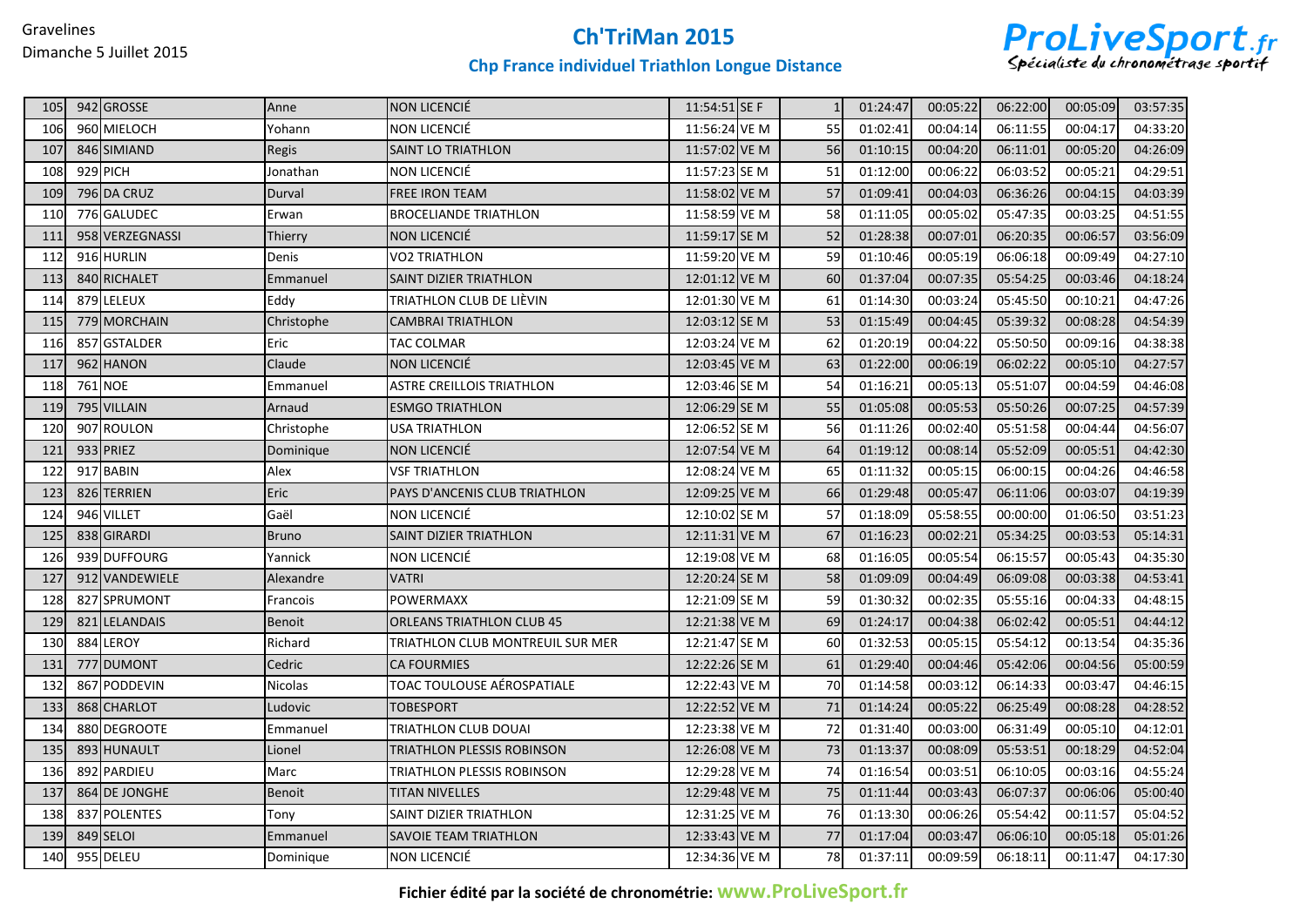

## **Chp France individuel Triathlon Longue Distance**

| 141             | 789 BOUCHOT         | Johann         | E.C.A. CHAUMONT TRIATHLON DUATHLON | 12:38:17 VE M |              | 79  | 01:32:46 | 00:04:50 | 06:10:56 | 00:07:27 | 04:42:20 |
|-----------------|---------------------|----------------|------------------------------------|---------------|--------------|-----|----------|----------|----------|----------|----------|
| 142             | 788 BOUCHOT         | Yann           | E.C.A. CHAUMONT TRIATHLON DUATHLON | 12:38:17 SE M |              | 62  | 01:34:05 | 00:04:05 | 06:10:22 | 00:07:26 | 04:42:21 |
| 143             | 854 HAEBIG          | Philippe       | TAC COLMAR                         | 12:41:00 VE M |              | 80  | 01:27:03 | 00:05:08 | 06:01:49 | 00:00:00 | 05:07:02 |
| 144             | 957 OULD            | <b>Benoit</b>  | NON LICENCIÉ                       | 12:46:06 SE M |              | 63  | 01:16:46 | 00:05:06 | 06:25:03 | 00:07:29 | 04:51:44 |
| 145             | 866 DESCAMPS        | Xavier         | <b>TNT</b>                         | 12:46:43 VE M |              | 81  | 01:18:17 | 00:03:58 | 05:44:48 | 00:04:25 | 05:35:17 |
| 146             | 836 TOUSSAINT       | Guillaume      | SAINT DIZIER TRIATHLON             | 12:46:46 SE M |              | 64  | 01:20:50 | 00:03:47 | 06:15:10 | 00:04:52 | 05:02:09 |
| 147             | 812 GIRARD          | Julien         | <b>LILLE TRIATHLON</b>             | 12:47:39 VE M |              | 82  | 01:15:42 | 00:03:13 | 06:25:58 | 00:05:36 | 04:57:11 |
| 148             | 753 AUBERT          | Nathalie       | <b>TAC COLMAR</b>                  | 12:49:20 VE F |              |     | 01:35:36 | 00:06:15 | 06:35:00 | 00:05:41 | 04:26:50 |
| 149             | 773 LEPETZ          | Olivier        | <b>BERCK OPALE SUD TRIATHLON</b>   | 12:50:30 VE M |              | 83  | 01:35:01 | 00:03:44 | 05:56:22 | 00:03:03 | 05:12:23 |
| 150             | 911 PERNES          | Pascal         | VALLON DE LA TOUR TRIATHLON        | 12:50:46 VE M |              | 84  | 01:14:54 | 00:06:57 | 06:22:20 | 00:07:01 | 04:59:36 |
| 151             | 927 ROUX DE BEZIEUX | Geoffroy       | <b>NON LICENCIÉ</b>                | 12:54:00 VE M |              | 85  | 01:45:14 | 00:06:15 | 06:21:25 | 00:05:57 | 04:35:11 |
| 152             | 772 EMERY           | Nicolas        | <b>BEAUMONT TRIATHLON</b>          | 12:56:13 VE M |              | 86  | 01:18:50 | 00:02:49 | 06:12:03 | 00:02:55 | 05:19:39 |
| 153             | 778 MATACZYNSKI     | <b>Nicolas</b> | <b>CA FOURMIES</b>                 | 12:56:55 SE M |              | 65  | 01:21:08 | 00:08:18 | 06:37:24 | 00:11:23 | 04:38:44 |
| 154             | 832 NGUYEN-DUHAMEL  | Patrick        | <b>RSC CHAMPIGNY TRIATHLON</b>     | 12:58:39 VE M |              | 87  | 01:16:22 | 00:03:18 | 06:15:04 | 00:16:54 | 05:07:03 |
| 155             | 818 HUYSENTRUYT     | Kevin          | <b>NO LIMIT TEAM</b>               | 13:02:05 SE M |              | 66  | 01:31:29 | 00:04:14 | 06:12:15 | 00:05:47 | 05:08:23 |
| 156             | 881 DECONYNCK       | Franck         | <b>TRIATHLON CLUB DOUAI</b>        | 13:03:32      | <b>IVE M</b> | 88  | 01:16:04 | 00:03:23 | 06:31:06 | 00:05:46 | 05:07:15 |
| 157             | 851 VITU            | Gregory        | <b>SENS TRIATHLON</b>              | 13:09:45 SE M |              | 67  | 01:12:09 | 00:05:11 | 06:14:25 | 00:12:06 | 05:25:56 |
| 158             | 953 NIEUWLAET       | Francois       | NON LICENCIÉ                       | 13:14:12 SE M |              | 68  | 01:41:59 | 00:04:00 | 06:22:51 | 00:04:11 | 05:01:13 |
| 159             | 835 VAUTRIN         | Etienne        | SAINT DIZIER TRIATHLON             | 13:15:35 VE M |              | 89  | 01:14:29 | 00:03:51 | 06:01:12 | 00:08:02 | 05:48:03 |
| 160             | 850 COCQUEMPOT      | Frédéric       | <b>SENS TRIATHLON</b>              | 13:16:02      | VE M         | 90  | 01:25:52 | 00:04:24 | 06:05:58 | 00:11:41 | 05:28:10 |
| 161             | 811 PODDEVIN        | François       | LILLE TRIATHLON                    | 13:17:20 VE M |              | 91  | 01:28:36 | 00:03:33 | 06:23:11 | 00:06:00 | 05:16:02 |
| 162             | 793 SINNAEVE        | Jean-Charles   | <b>ES NANTERRE TRIATHLON</b>       | 13:28:45 SE M |              | 69  | 01:16:34 | 00:03:19 | 06:39:24 | 00:02:58 | 05:26:31 |
| 163             | 848 DEBARGE         | Sébastien      | <b>SAM TRI</b>                     | 13:32:34 VE M |              | 92  | 01:24:27 | 00:08:07 | 06:10:30 | 00:12:30 | 05:37:01 |
| 164             | 754 REINBOLD        | Catherine      | TAC COLMAR                         | 13:38:35 VE F |              |     | 01:31:05 | 00:05:17 | 06:34:16 | 00:09:52 | 05:18:07 |
| 165             | 951 DUFOSSE         | Laurent        | <b>NON LICENCIÉ</b>                | 13:40:56 VE M |              | 93  | 01:21:10 | 00:04:25 | 05:51:37 | 00:06:55 | 06:16:51 |
| 166             | 843 PERNEY          | Francois       | SAINT DIZIER TRIATHLON             | 13:44:03      | <b>IVE M</b> | 94  | 01:01:42 | 00:10:12 | 05:57:25 | 00:08:46 | 06:26:00 |
| 167             | 865 DUFOUR          | Jean-Luc       | <b>TITAN NIVELLES</b>              | 13:52:44 VE M |              | 95  | 01:24:44 | 00:05:03 | 06:53:00 | 00:09:04 | 05:20:54 |
| 168             | 765 FAGEGALTIER     | Sébastien      | AUCH TRI DUA EN GASCOGNE           | 14:07:03      | <b>IVE M</b> | 96  | 01:19:36 | 00:04:21 | 06:15:39 | 00:10:36 | 06:16:53 |
| 169             | 947 PONCE           | Laurent        | NON LICENCIÉ                       | 14:07:43 VE M |              | 97  | 01:36:19 | 00:06:14 | 06:39:33 | 00:08:39 | 05:37:00 |
| 170             | 924 VAN DEN ABELE   | <b>Bastien</b> | <b>NON LICENCIÉ</b>                | 14:09:23      | <b>SEM</b>   | 70  | 01:32:37 | 00:03:06 | 06:56:19 | 00:04:48 | 05:32:35 |
| 17 <sup>2</sup> | 871 DEBIEVRE        | Dominique      | TRI ATTITUDE 41                    | 14:24:35 VE M |              | 98  | 01:03:13 | 00:03:43 | 06:01:21 | 00:06:38 | 07:09:41 |
| 172             | 762 DASSONVILLE     | Christophe     | ATHLETIC CLUB MARCQUOIS            | 14:30:41 VE M |              | 99  | 01:27:04 | 00:06:47 | 06:40:59 | 00:05:18 | 06:10:36 |
| 173             | 770 ORLANDINI       | Robert         | <b>BEAUMONT TRIATHLON</b>          | 14:32:01      | <b>IVE M</b> | 100 | 01:44:36 | 00:05:30 | 06:53:25 | 00:06:31 | 05:42:01 |
| 174             | 888 HARDING         | Simon          | TRIATHLON ENGLAND                  | 14:34:53 VE M |              | 101 | 01:24:54 | 00:05:41 | 06:27:31 | 00:16:04 | 06:20:45 |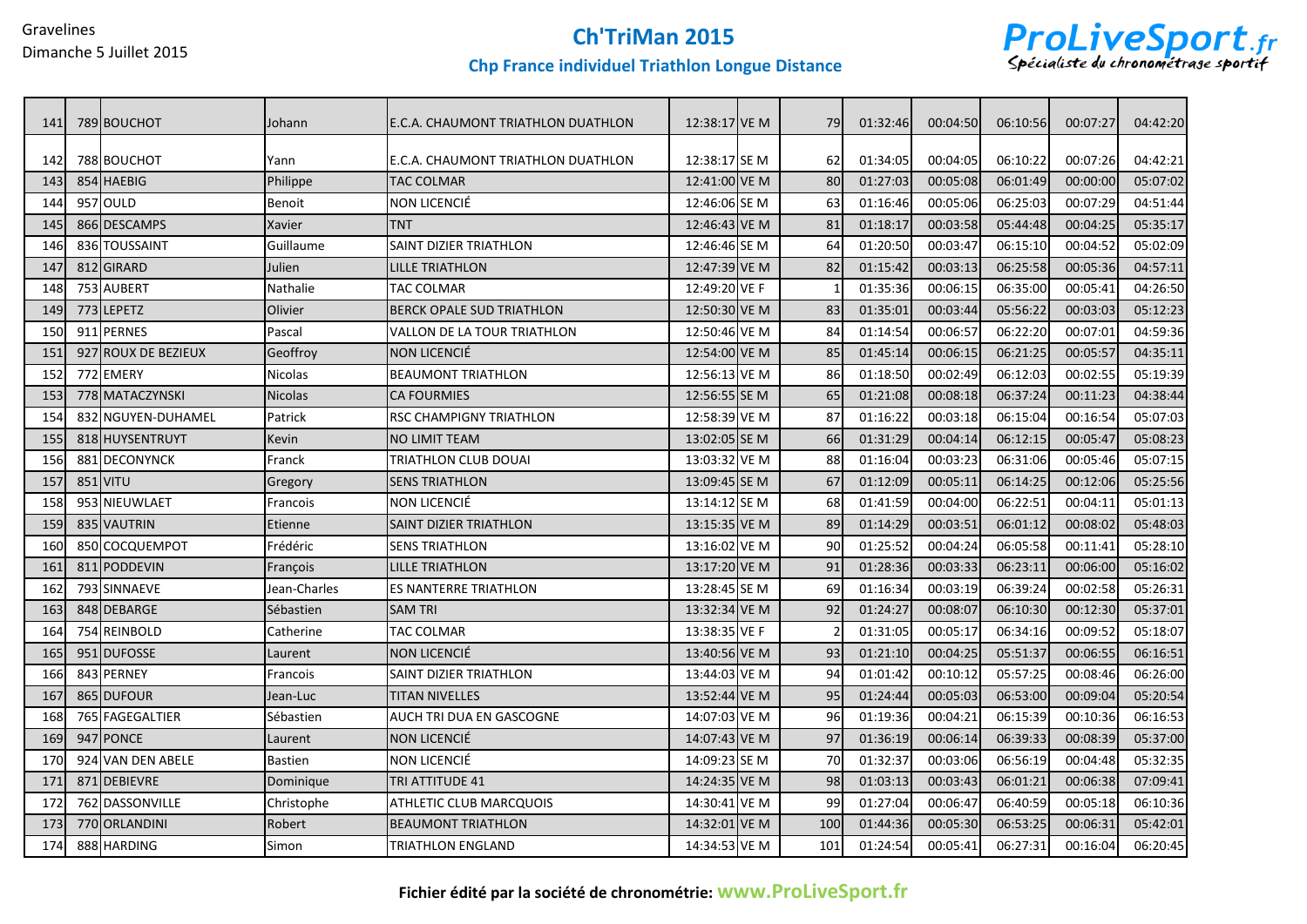

## **Chp France individuel Triathlon Longue Distance**

| 175             | 961 GORE         | Jeremy       | <b>NON LICENCIÉ</b>                       | 14:39:02 VE M | 102      | 01:43:06 | 00:11:29 | 06:49:55 | 00:09:04 | 05:45:28 |
|-----------------|------------------|--------------|-------------------------------------------|---------------|----------|----------|----------|----------|----------|----------|
| 176             | 820 PATRAS       | Cyril        | <b>ORLEANS TRIATHLON CLUB 45</b>          | 14:41:48 VE M | 103      | 01:37:32 | 00:04:06 | 07:04:21 | 00:05:15 | 05:50:36 |
| 177             | 934 PARENT       | Pierre-André | <b>NON LICENCIÉ</b>                       | 15:08:26 VE M | 104      | 01:49:46 | 00:06:39 | 07:04:49 | 00:08:02 | 05:59:12 |
| 178             | 943 HECHT        | Johan        | <b>NON LICENCIÉ</b>                       | 15:28:51 SE M | 71       | 01:39:03 | 00:02:59 | 06:48:23 | 00:03:24 | 06:55:04 |
| 17 <sup>c</sup> | 894 BETTOLO      | <b>Alain</b> | <b>TRIATTITUDE 41</b>                     | 15:36:38 VE M | 105      | 01:32:45 | 00:05:12 | 07:02:18 | 00:11:08 | 06:45:17 |
| <b>DNF</b>      | 771 ROSSI        | Christophe   | <b>BEAUMONT TRIATHLON</b>                 | 00:00:00 VE M | $\Omega$ | 00:00:00 | 00:00:00 | 00:00:00 | 00:00:00 | 00:00:00 |
| <b>DNF</b>      | 766 DEHEZ        | Romain       | <b>BATSTH</b>                             | 00:00:00 SE M |          | 01:04:48 | 00:03:21 | 00:00:00 | 00:00:00 | 00:00:00 |
| <b>DNF</b>      | 768 HURON        | Patrice      | <b>BEAUMONT TRIATHLON</b>                 | 00:00:00 VE M |          | 01:09:50 | 00:03:47 | 00:00:00 | 00:00:00 | 00:00:00 |
| <b>DNF</b>      | 940 OLIVIER      | Cyril        | <b>NON LICENCIÉ</b>                       | 00:00:00 SE M |          | 01:14:32 | 00:00:00 | 00:00:00 | 00:00:00 | 00:00:00 |
| <b>DNF</b>      | 781 SURMONT      | Bruno        | CHESSY TRIATHLON VAL D'EUROPE             | 00:00:00 VE M |          | 01:17:10 | 00:05:15 | 00:00:00 | 00:00:00 | 00:00:00 |
| <b>DNF</b>      | 800 VERQUAIN     | Pascal       | <b>HALLUIN TRIATHLON</b>                  | 00:00:00 VE M |          | 01:26:57 | 00:04:20 | 00:00:00 | 00:00:00 | 00:00:00 |
| <b>DNF</b>      | 920 BENSAÏD      | Jean-David   | <b>NON LICENCIÉ</b>                       | 00:00:00 SE M |          | 01:44:18 | 00:06:53 | 00:00:00 | 00:00:00 | 00:00:00 |
| <b>DNF</b>      | 809 VERE         | Cyril        | LILLE TRIATHLON                           | 00:00:00 SE M |          | 01:05:51 | 00:02:51 | 04:47:25 | 00:02:44 | 00:00:00 |
|                 |                  |              |                                           |               |          |          |          |          |          |          |
| <b>DNF</b>      | 751 RABEL        | Nathalie     | CONCORDE CIUB TRIATHLON SAINT SAULVE      | 00:00:00 VE F | $\Omega$ | 01:22:59 | 00:07:17 | 04:51:59 | 00:00:00 | 00:00:00 |
| <b>DNF</b>      | 896 DECUGIS      | Stephane     | <b>TRITOULTEAM</b>                        | 00:00:00 VE M | $\Omega$ | 01:05:55 | 00:01:25 | 05:16:33 | 00:03:09 | 00:00:00 |
| <b>DNF</b>      | 834 ESSERIC      | Gaetan       | SAINT DIZIER TRIATHLON                    | 00:00:00 SE M |          | 01:13:56 | 00:03:15 | 05:19:57 | 00:02:36 | 00:00:00 |
| <b>DNF</b>      | 816 COTTEM       | Vincent      | <b>NO LIMIT TEAM</b>                      | 00:00:00 VE M | $\Omega$ | 01:05:59 | 00:03:40 | 05:20:39 | 00:03:06 | 00:00:00 |
| <b>DNF</b>      | 904 NELLO        | Stéphane     | <b>US PALAISEAU TRIATHLON</b>             | 00:00:00 VE M |          | 01:14:43 | 00:02:58 | 05:44:00 | 00:00:00 | 00:00:00 |
| <b>DNF</b>      | 903 COUGET       | Xavier       | <b>US PALAISEAU TRIATHLON</b>             | 00:00:00 SE M |          | 01:06:18 | 00:01:47 | 05:48:20 | 00:29:29 | 00:00:00 |
| <b>DNF</b>      | 950 BARBEAU      | Simon        | <b>NON LICENCIÉ</b>                       | 00:00:00 SE M |          | 01:08:11 | 00:02:06 | 05:49:05 | 00:00:00 | 00:00:00 |
| <b>DNF</b>      | 806 BURETTE      | Patrick      | <b>LES PIRANHAS</b>                       | 00:00:00 VE M | $\Omega$ | 01:24:27 | 00:04:57 | 06:06:08 | 00:02:31 | 00:00:00 |
| <b>DNF</b>      | 801 LIPPERT      | Stephane     | <b>J3 SPORTS AMILLY SECTION TRIATHLON</b> | 00:00:00 VE M |          | 01:05:57 | 00:04:33 | 06:13:23 | 00:00:00 | 00:00:00 |
| <b>DNF</b>      | 852 CAUET        | Patrice      | <b>SEZANNE TRIATHLON</b>                  | 00:00:00 VE M |          | 01:35:16 | 00:06:40 | 06:47:42 | 00:15:37 | 00:00:00 |
| <b>DNS</b>      | 755 VOZ          | Anne         | <b>TRIVALDEGRAY</b>                       | 00:00:00 VE F | $\Omega$ | 00:00:00 | 00:00:00 | 00:00:00 | 00:00:00 | 00:00:00 |
| <b>DNS</b>      | 757 VATIN        | Jérôme       | <b>ANTONY NATATION SECTION TRIATHLON</b>  | 00:00:00 VE M | $\Omega$ | 00:00:00 | 00:00:00 | 00:00:00 | 00:00:00 | 00:00:00 |
| <b>DNS</b>      | 815 BAILLIE      | Arnaud       | LYS CALAIS TRIATHLON                      | 00:00:00 SE M | U        | 00:00:00 | 00:00:00 | 00:00:00 | 00:00:00 | 00:00:00 |
| <b>DNS</b>      | 819 THURING      | Mark         | <b>NTB</b>                                | 00:00:00 VE M |          | 00:00:00 | 00:00:00 | 00:00:00 | 00:00:00 | 00:00:00 |
| <b>DNS</b>      | 823 VAN HUMBEECK | Gunther      | <b>PATRIJOT</b>                           | 00:00:00 VE M |          | 00:00:00 | 00:00:00 | 00:00:00 | 00:00:00 | 00:00:00 |
| <b>DNS</b>      | 859 LARGAJOLLI   | Cedric       | TEAM PHENIX / LMA 45                      | 00:00:00 SE M |          | 00:00:00 | 00:00:00 | 00:00:00 | 00:00:00 | 00:00:00 |
| <b>DNS</b>      | 885 COUTURET     | Richard      | <b>TRIATHLON CLUB SEURROIS</b>            | 00:00:00 SE M |          | 00:00:00 | 00:00:00 | 00:00:00 | 00:00:00 | 00:00:00 |
| <b>DNS</b>      | 914 OLLIVIER     | Julien       | <b>VERSAILLES TRIATHLON</b>               | 00:00:00 SE M | $\Omega$ | 00:00:00 | 00:00:00 | 00:00:00 | 00:00:00 | 00:00:00 |
| <b>DNS</b>      | 915 MOSSERON     | Merri        | <b>VINEUIL SPORTS TRIATHLON</b>           | 00:00:00 VE M |          | 00:00:00 | 00:00:00 | 00:00:00 | 00:00:00 | 00:00:00 |
| <b>DNS</b>      | 918 DE SOUTER    | <b>Bart</b>  | <b>WTT</b>                                | 00:00:00 VE M |          | 00:00:00 | 00:00:00 | 00:00:00 | 00:00:00 | 00:00:00 |
| <b>DNS</b>      | 922 MICKLEBURGH  | Sara         | <b>NON LICENCIÉ</b>                       | 00:00:00 SE F |          | 00:00:00 | 00:00:00 | 00:00:00 | 00:00:00 | 00:00:00 |
| <b>DNS</b>      | 923 MICLO        | François     | <b>NON LICENCIÉ</b>                       | 00:00:00 VE M |          | 00:00:00 | 00:00:00 | 00:00:00 | 00:00:00 | 00:00:00 |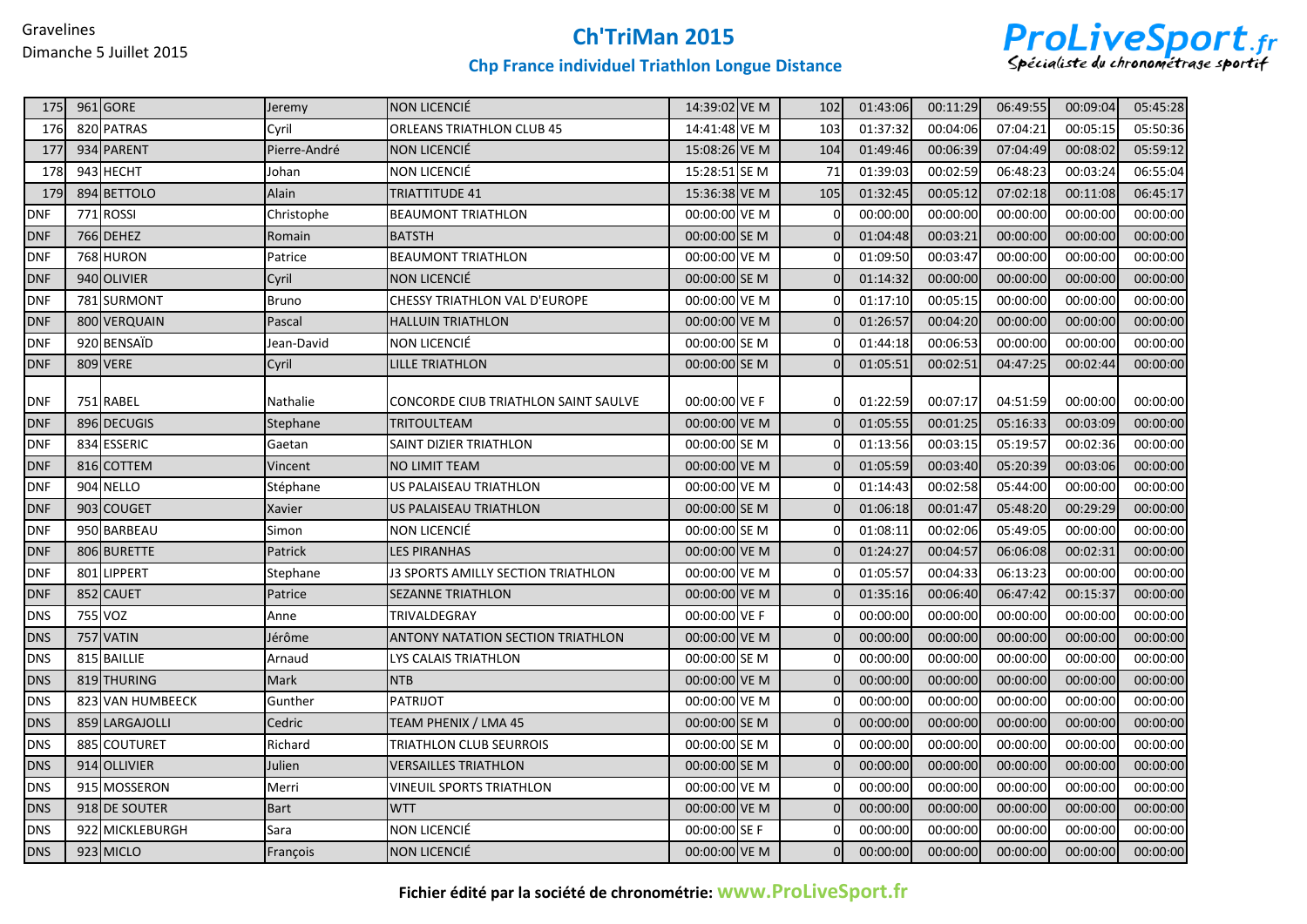

# **Chp France individuel Triathlon Longue Distance**

| <b>DNS</b> | 948 MARECHAL        | Ghislain        | NON LICENCIÉ  | 00:00:00 VE M | ΟI | 00:00:00 | 00:00:00 | 00:00:00 | 00:00:00 | 00:00:00 |
|------------|---------------------|-----------------|---------------|---------------|----|----------|----------|----------|----------|----------|
| <b>DNS</b> | 952 MORSA           | <b>I</b> Pierre | INON LICENCIÉ | 00:00:00 VE M | ΟI | 00:00:00 | 00:00:00 | 00:00:00 | 00:00:00 | 00:00:00 |
| <b>DSQ</b> | 949 VAN DEN BOSSCHE | Maxime          | NON LICENCIÉ  | 00:00:00 SE M | ΩI | 01:01:28 | 00:03:29 | 05:16:34 | 00:02:53 | 03:47:09 |